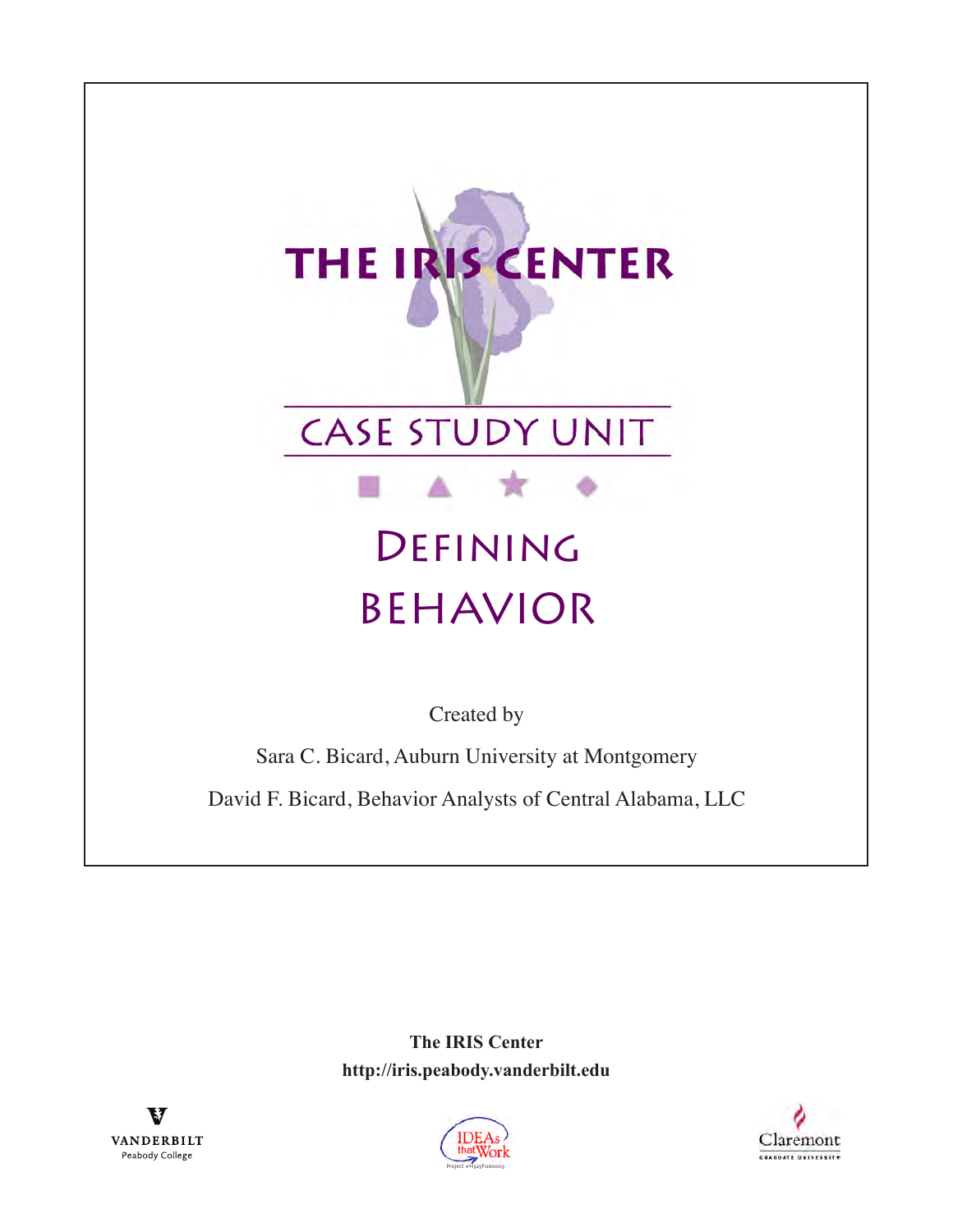

## CONTENTS

#### CONTENTS: PAGE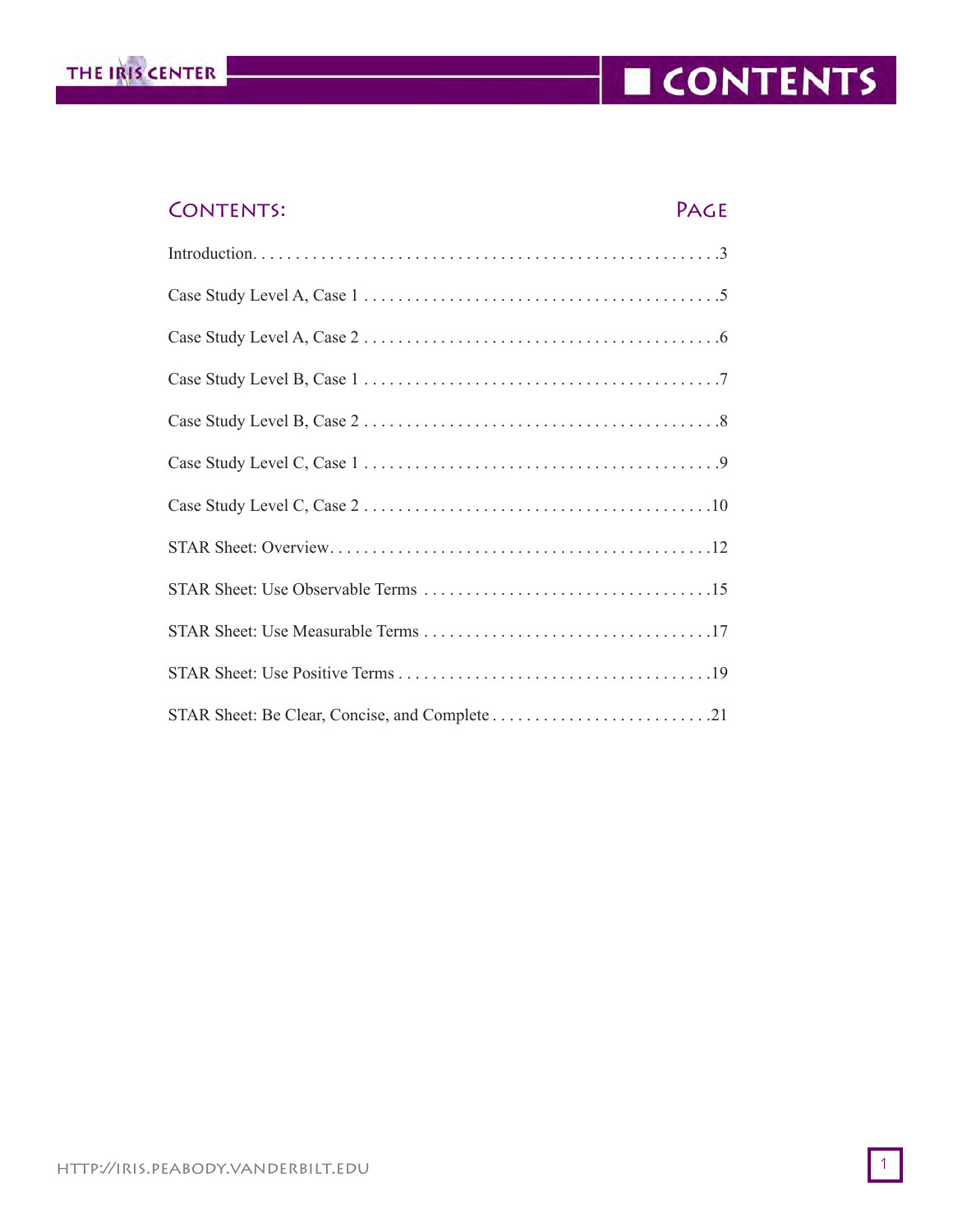

**CONTENTS** 

 *To cite this case study unit:*

Bicard, S. C, Bicard, D. F., & the IRIS Center. (2012). *Defining behavior*. Retrieved on [month day, year,] from http://iris.peabody.vanderbilt.edu/case\_studies/ ICS-015.pdf

*The contents of this case study were developed under a grant from the U.S. Department of Education, #H325F060003. However, those contents do not necessarily represent the policy of the U.S. Department of Education, and you should not assume endorsement by the Federal Government. Project Officer, Shedeh Hajghassemali.*

#### To contact the IRIS Center:

IRIS-Central

**Modules and Materials Development**

Naomi C. Tyler, Ph.D**.** Vanderbilt University

Phone: (615) 343-6006 (800) 831-6134 FAX: (615) 343-5611 EMAIL: iris@vanderbilt.edu IRIS-West

#### **Technical Assistance and Training**

Deborah D. Smith, Ed.D. Claremont Graduate University

Phone: (909) 607-8982 (866) 626-IRIS [4747] FAX: (909) 607-0959 EMAIL: iris@cgu.edu

IRIS-East

#### **Partnerships and Consumer Input**

Judy Smith-Davis, Ph.D. Washington, DC

Phone: (703) 239-1557 EMAIL: judysd@cox.net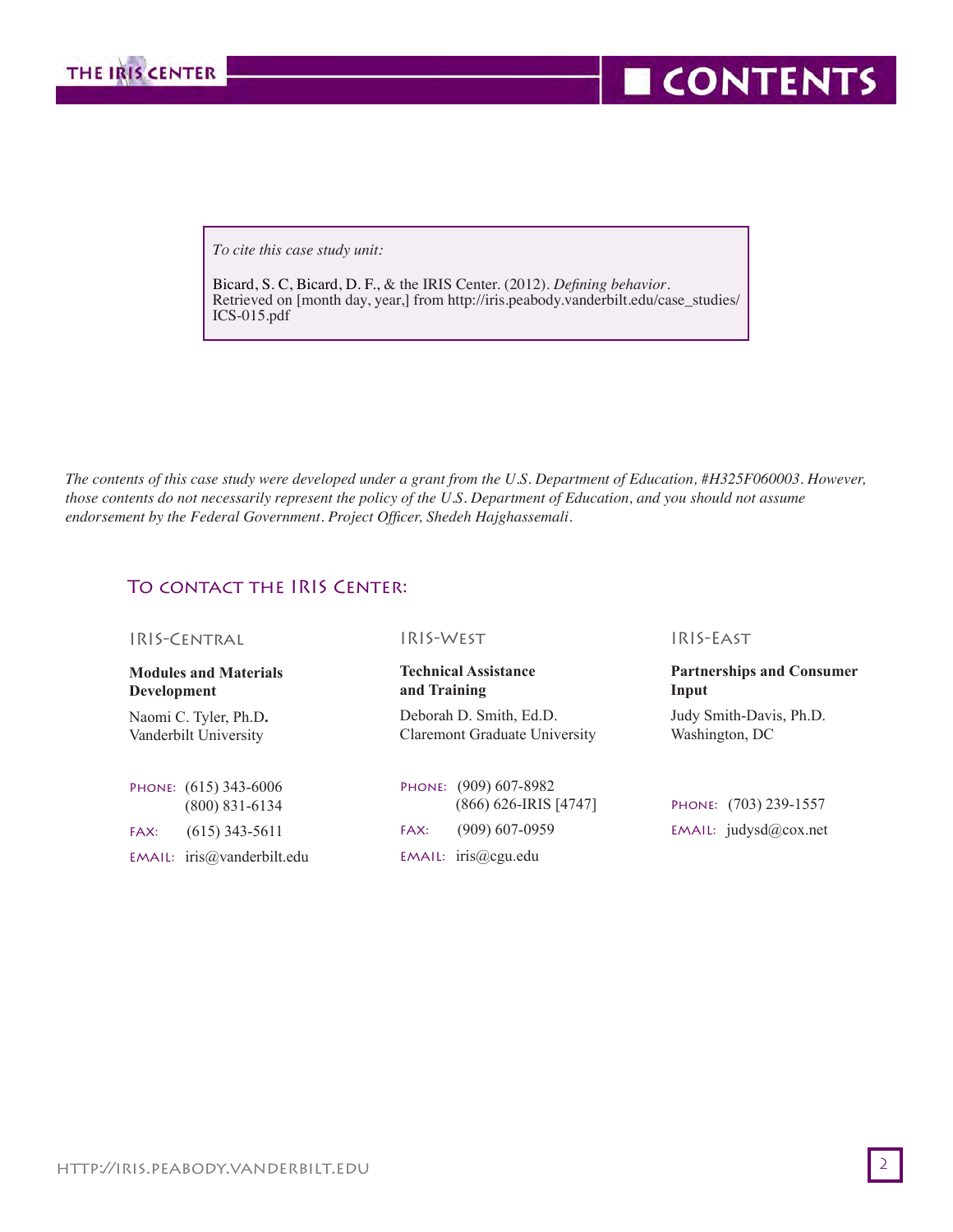## **DINTRODUCTION**

#### **Introduction Defining Behavior**

Before they begin instruction, teachers must define the skills and knowledge that they expect students to learn. Similarly, teachers must identify the behaviors they expect their students to engage in during instruction. When students do not engage in these expected behaviors, teachers need to be able to objectively define the expected behaviors and the behaviors that need to be changed. Once defined, these behaviors can be measured.

#### **What is behavior?**

*Behavior* is something that a person does that can be observed, measured, and repeated. When we clearly define behavior, we specifically describe actions (e.g., Sam talks during class instruction). We do not refer to personal motivation, internal processes, or feelings (e.g., Sam talks during class instruction to get attention).

#### **Why define behavior?**

A prerequisite for measuring behavior is to be able to operationally define the target behavior (i.e., the behavior to be changed or the problem behavior) as well as the desired behavior. Being able to operationally define a behavior is important because it helps teachers to:

- Collect data on the behavior, either by observing the student or by asking others about the student
- Collect accurate information about when the behavior occurs
- Optimize the available services or supports for data collection
- Focus on the interaction between the environment and student instead of assuming that innate issues are the behavior's source (e.g., "He's a troubled kid.")
- Describe what they want their students to do in an unmistakable manner so that others can assist in their efforts
- Design an appropriate intervention
- Determine whether the behavior has changed once an intervention has been implemented
- Write individualized education program (IEP) behavioral goals and objectives, conduct functional behavior assessments, and communicate with others (e.g., parents, other teachers, guidance counselors)

*Note*: This case study unit is concerned solely with defining behavior. To learn about methods for measuring behavior and about conducting a functional behavioral assessment, see the following IRIS resources:

#### *Case Study Unit*: Measuring Behavior

*Module*: Functional Behavioral Assessment: Identifying the Reasons for Problem Behavior and Developing a Behavior Plan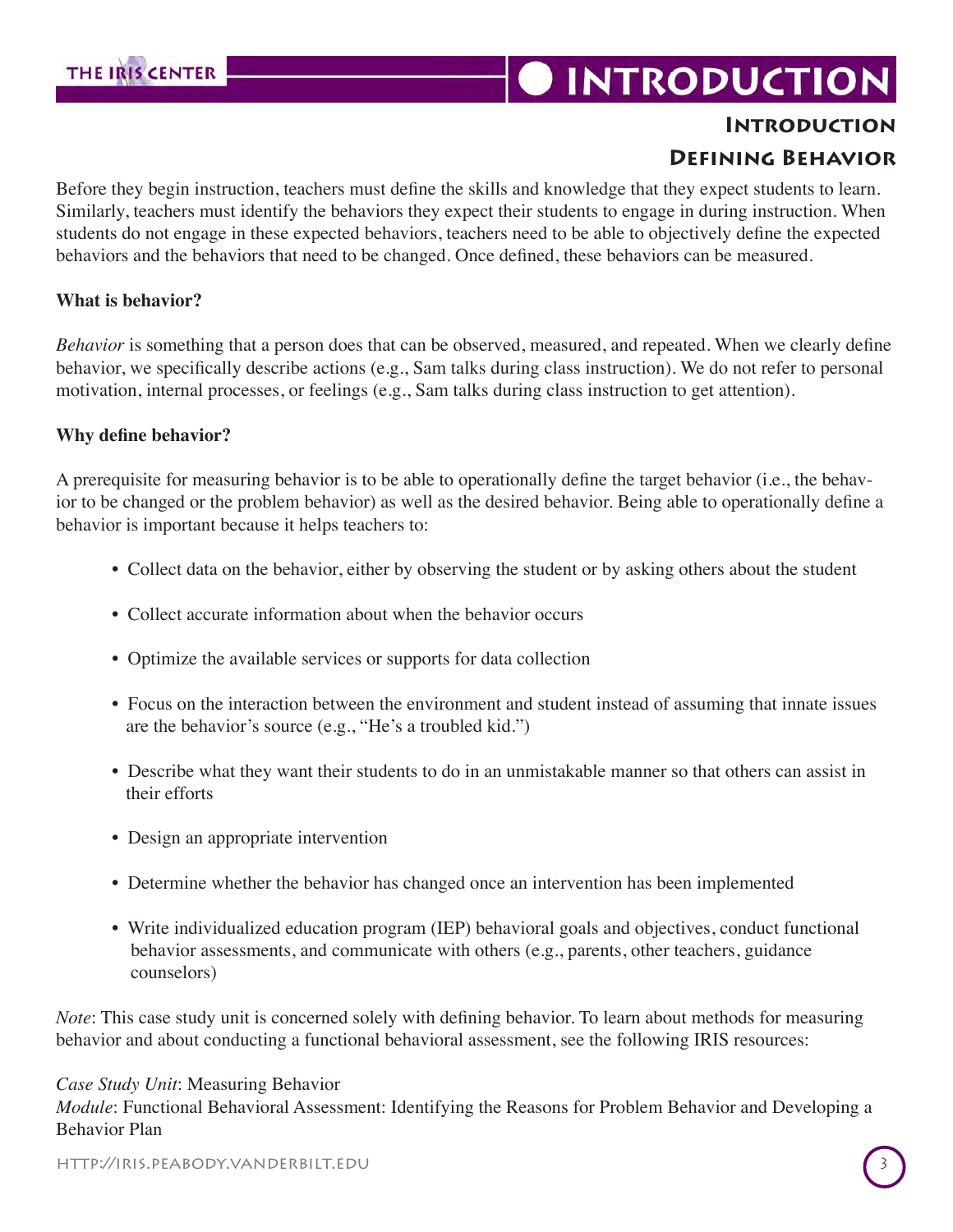

## **INTRODUCTION**

#### **Introduction Defining Behavior**

#### Resources...

Christ, T. (2008). Best practices in problem analysis. In A. Thomas & J. Grimes (Eds.), *Best practices in school psychology V* (pp. 159–176). Bethesda, MD: National Association of School Psychologists.

Cooper, J. O., Heron, T. E., & Heward, W. L. (2007). *Applied behavior analysis* (2nd ed.). Prentice Hall: Upper Saddle River, NJ.

Riley-Tilman, T. C., Chafouleaus, S., M., Christ, T., Briesch, A., & LeBel, T. (2009). The impact of item wording and behavioral specificity on the accuracy of direct behavior ratings (DBRs). *School Psychology Quarterly, 24*(1), 1–12.

Umbreit, J., Ferro, J., Liaupsin, C. J., & Lane, K. L. (2007). *Functional behavior assessment and function-based intervention: An effective practical approach*. Prentice Hall: Upper Saddle River, NJ.

Witt, J. C., VanDerHeyden, A. M., & Gilbertson, D. (2004). Troubleshooting behavioral interventions: A systematic process for finding and eliminating problems. *School Psychology Review*, 33, 363–383.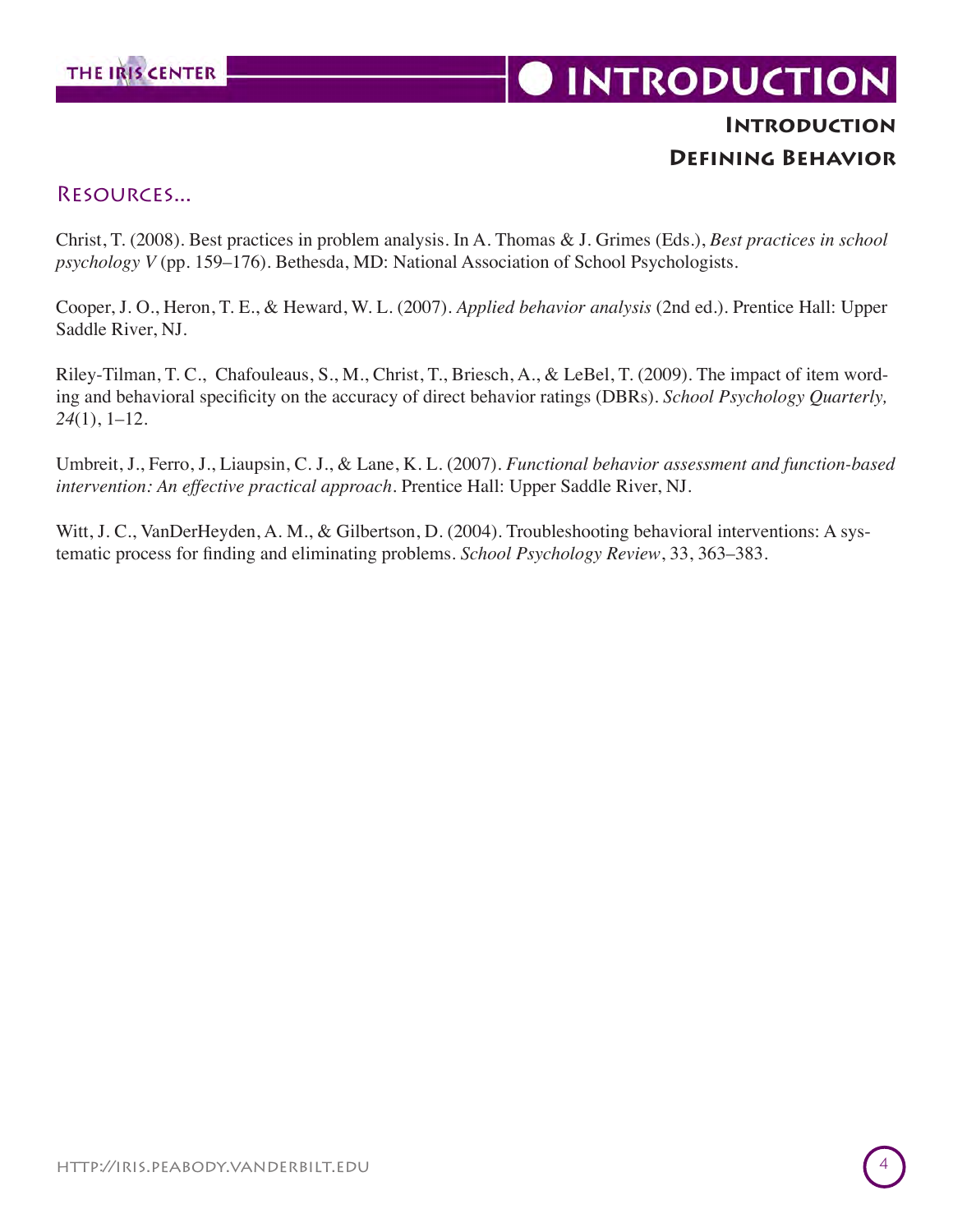

#### **Defining Behavior Level A • Case 1**

#### **BACKGROUND**

Student: Greyson

Age: 10

Grade: 4th

#### **SCENARIO**

Mr. Robertson is a member of the student support team at Delroy Elementary School. He and his colleagues have reviewed a pre-referral intervention form for Greyson. However, they are not quite sure why his teacher, Mrs. Nichols, has referred him. Mrs. Nichols stated on the referral form that Greyson's problem behavior is that he reads below grade level. She states that the desired behavior is for Greyson to read better 100% of the time. When asked to clarify her description of Greyson's target and desired behaviors, Mrs. Nichols states that Greyson is reading at a first-grade level and needs to read grade-level text fluently.

#### POSSIBLE STRATEGIES

- Use positive terms
- Use measurable terms
- Be observable
- Be clear, concise, and complete



- 1. Read the STAR Sheet Overview.
- 2. Read the STAR Sheets for the strategies listed above.
- 3. Use the table below to complete the following:
	- Identify Ms. Nichols' definitions of Greyson's target behavior and the desired behavior. Write each in the designated cell in the first row of the table.
	- For each definition, determine whether it meets each of the listed criteria. If it does, circle the check mark, if not, circle the x.

| <b>CRITERIA</b>              | <b>TARGET BEHAVIOR</b> | <b>DESIRED BEHAVIOR</b> |
|------------------------------|------------------------|-------------------------|
| STATED IN POSITIVE TERMS     |                        |                         |
| MEASURABLE                   |                        |                         |
| OBSERVABLE                   |                        |                         |
| CLEAR, CONCISE, AND COMPLETE |                        |                         |

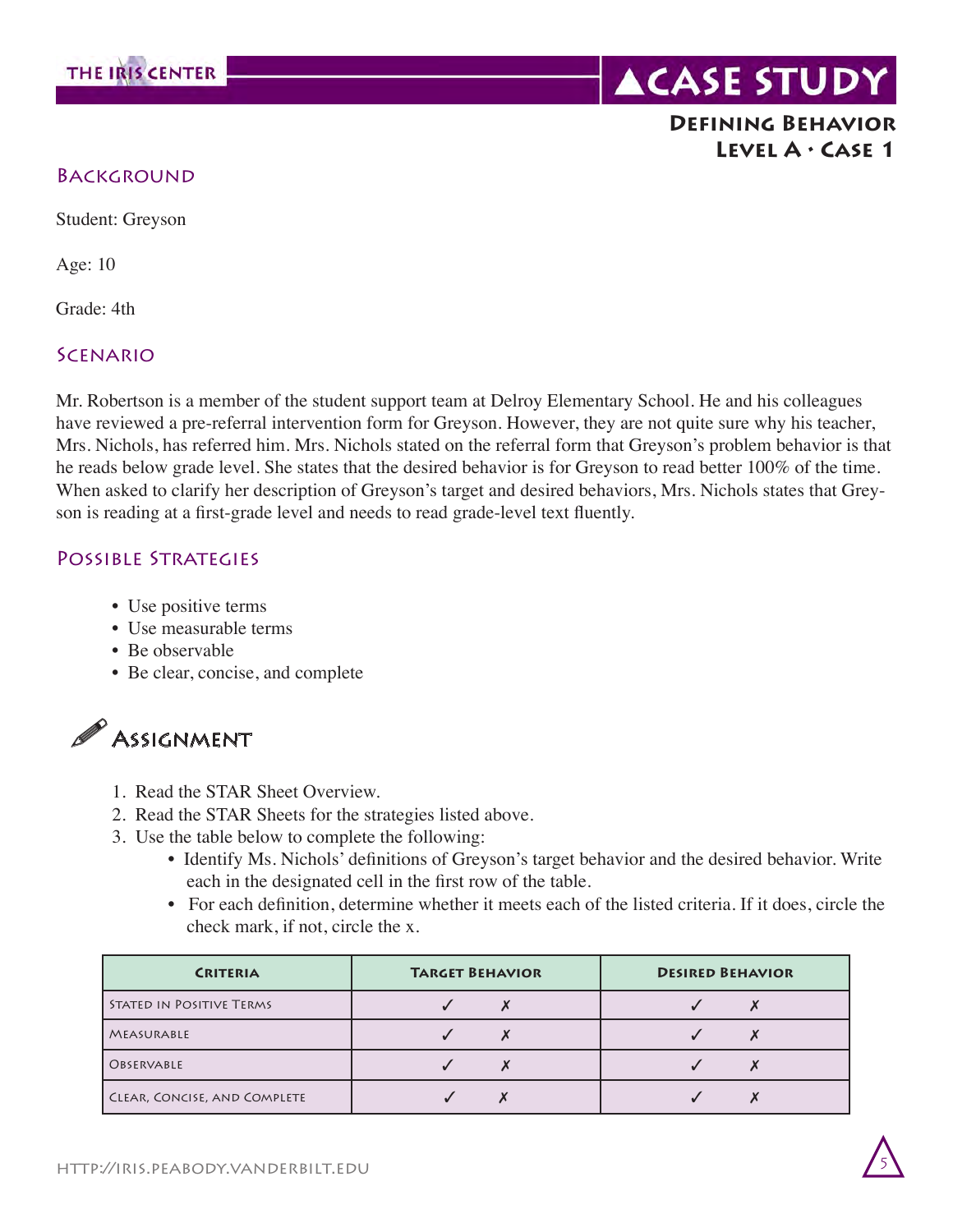

#### **Defining Behavior Level A • Case 2**

#### **BACKGROUND**

Student: Raúl

Age: 12

Grade: 6th

#### **SCENARIO**

"I ain't doin' that!" Raúl yells before he walks out of the classroom. Mrs. Banks, his teacher, steps into the hallway and says, "Raúl, you need to cool off then come back inside." Raúl shrugs and replies, "Aw, man." He looks around and begrudgingly walks back into the classroom. Raúl has received ten office discipline referrals (ODR) in the past three weeks. Mrs. Banks stated on the ODRs that Raúl is disrespectful. The Schoolwide Positive Behavior Support Team has looked at Raúl's ODRs to determine what the issue is and which intervention might prove beneficial.

#### POSSIBLE STRATEGIES

- Use observable terms
- Use measurable terms
- Be clear, concise, and complete
- Use positive terms



- 1. Read the STAR Sheet Overview.
- 2. Read the STAR Sheets for the strategies listed above.
- 3. Identify Mrs. Banks' definition of Raúl's target behavior. Is the definition stated in positive terms? Is it measurable, observable, and clear, concise, and complete?
- 4. What additional information should the Schoolwide Positive Behavior Support Team seek from Mrs. Banks when trying to create a behavioral definition?

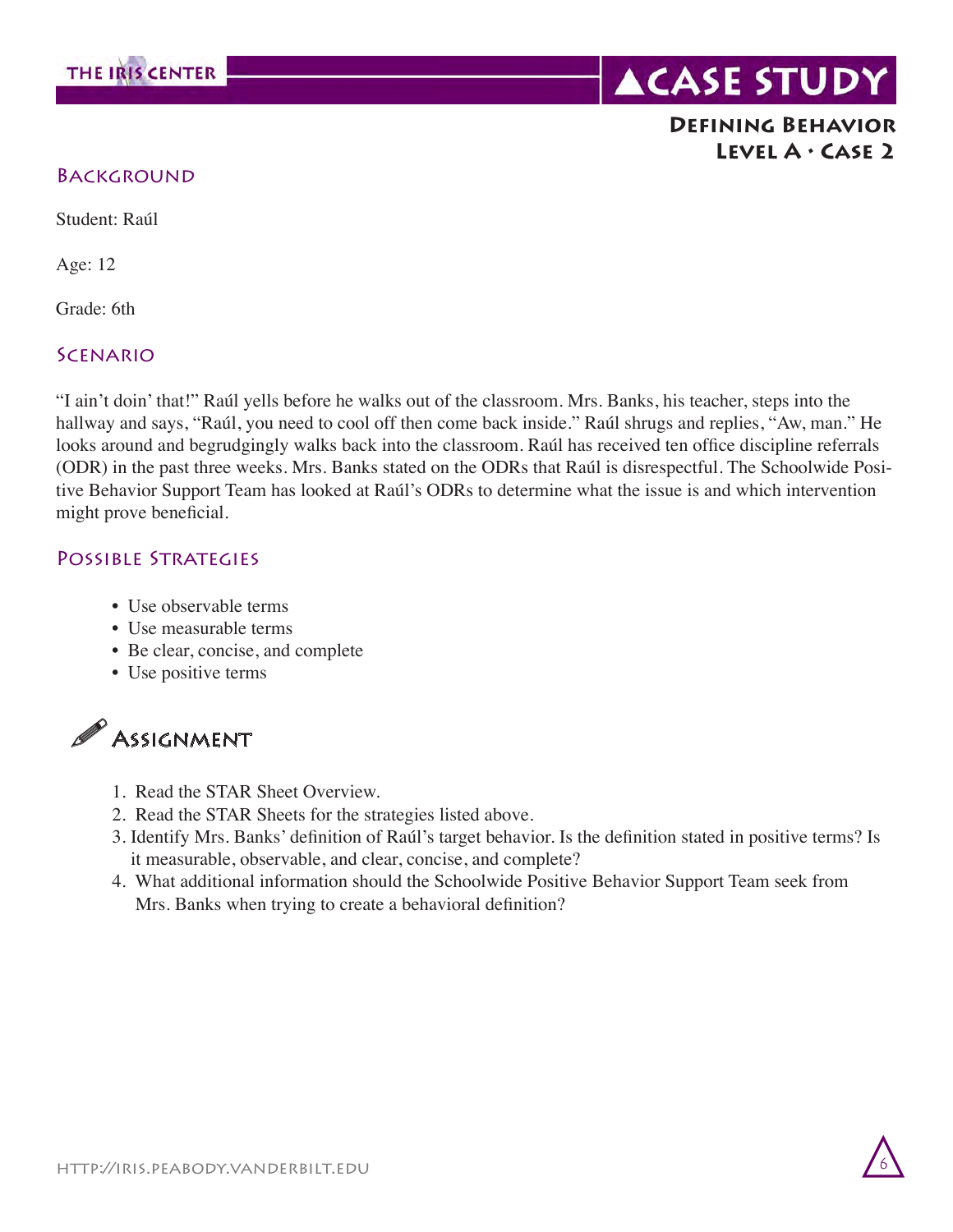



#### **Defining Behavior Level B • Case 1**

#### **BACKGROUND**

Student: Tiffany

Age: 4

Grade: Preschool

#### **SCENARIO**

A preschool teacher consults with the school director about a new student, Tiffany. Ms. Leigh tells the director that Tiffany has temper tantrums and gets out of control in the classroom. The director states that she will convene a team consisting of herself, Ms. Leigh, the behavior specialist, and the school counselor. Ms. Leigh agrees to write a definition of the target behavior for the team to review. She gets back to her classroom and finds it much more difficult to specifically say what Tiffany does. She is puzzled about how difficult it is. She has seen these temper tantrums every day twice a day for the past two weeks! Why can't she write about it? She provides the following definition to the team the next day:

*Tiffany engages in temper tantrums during transition time prior to large group activities. She is not aggressive toward other children, only adults in the classroom.*

#### POSSIBLE STRATEGIES

- Use positive terms
- Use observable terms
- Use measurable terms
- Be clear, concise, and complete



- 1. Read the STAR Sheet Overview.
- 2. Read the STAR Sheets for the strategies listed above.
- 3. What elements of an operational definition are not included in Ms. Leigh's definition?
- 4. Is it possible to write an operational definition? Explain why or why not?

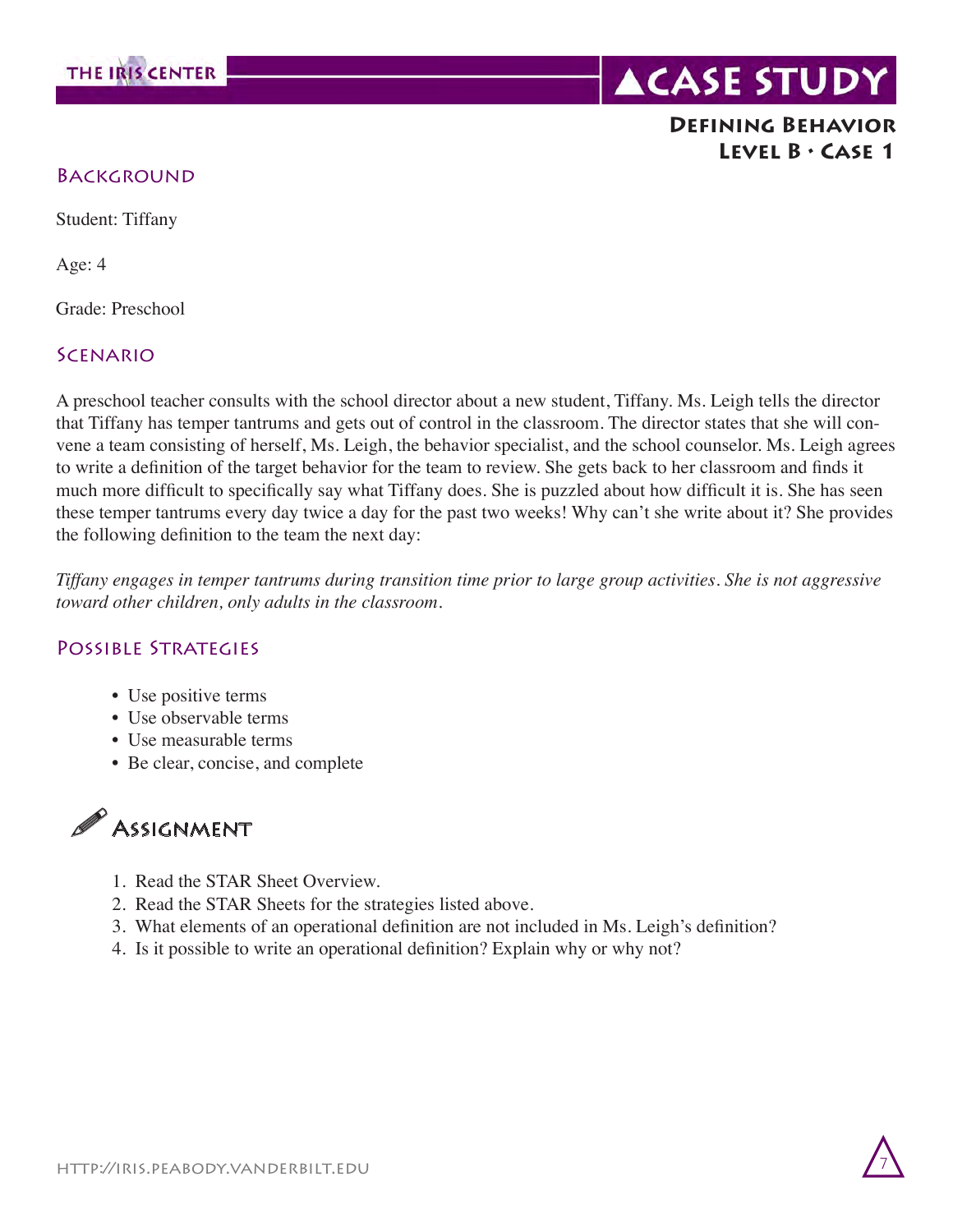

#### **Defining Behavior Level B • Case 2**

#### **BACKGROUND**

Student: Felicia

Age: 17

Grade: 12th

#### **SCENARIO**

Mr. Brown has had it with Felicia! He completed the paperwork to refer her to the school's student-support team a few weeks ago, and he finally has a meeting with the team this afternoon. He cannot wait to find out what he can do to get Felicia back under control in his class. The meeting starts promptly after school. Asked to explain Felicia's problems, Mr. Brown says, "I can't get her to do anything! She won't be quiet during my lesson. During independent work, she won't do her work. Instead, she looks out the window. She can't read on grade level." A team member asks Mr. Brown what he would like for Felicia to do instead. He ponders this for a moment then responds, "I would like for her to be on-task and perform on grade level."

#### POSSIBLE STRATEGIES

- Use observable terms
- Use measurable terms
- Use positive terms
- Be clear, concise, and complete

#### **ASSIGNMENT**

- 1. Read the Overview.
- 2. Read the STAR Sheets for the strategies listed above.
- 3. List the three target behaviors that Mr. Brown identified for Felicia. Explain why you think each of these definitions is sufficient or insufficient.
- 4. List the two desired behaviors that Mr. Brown identified for Felicia. Explain why you think each of these definitions is sufficient or insufficient.
- 5. Choose one of the target behaviors Mr. Brown refers to and rewrite its definition to make it an opera tional definition.

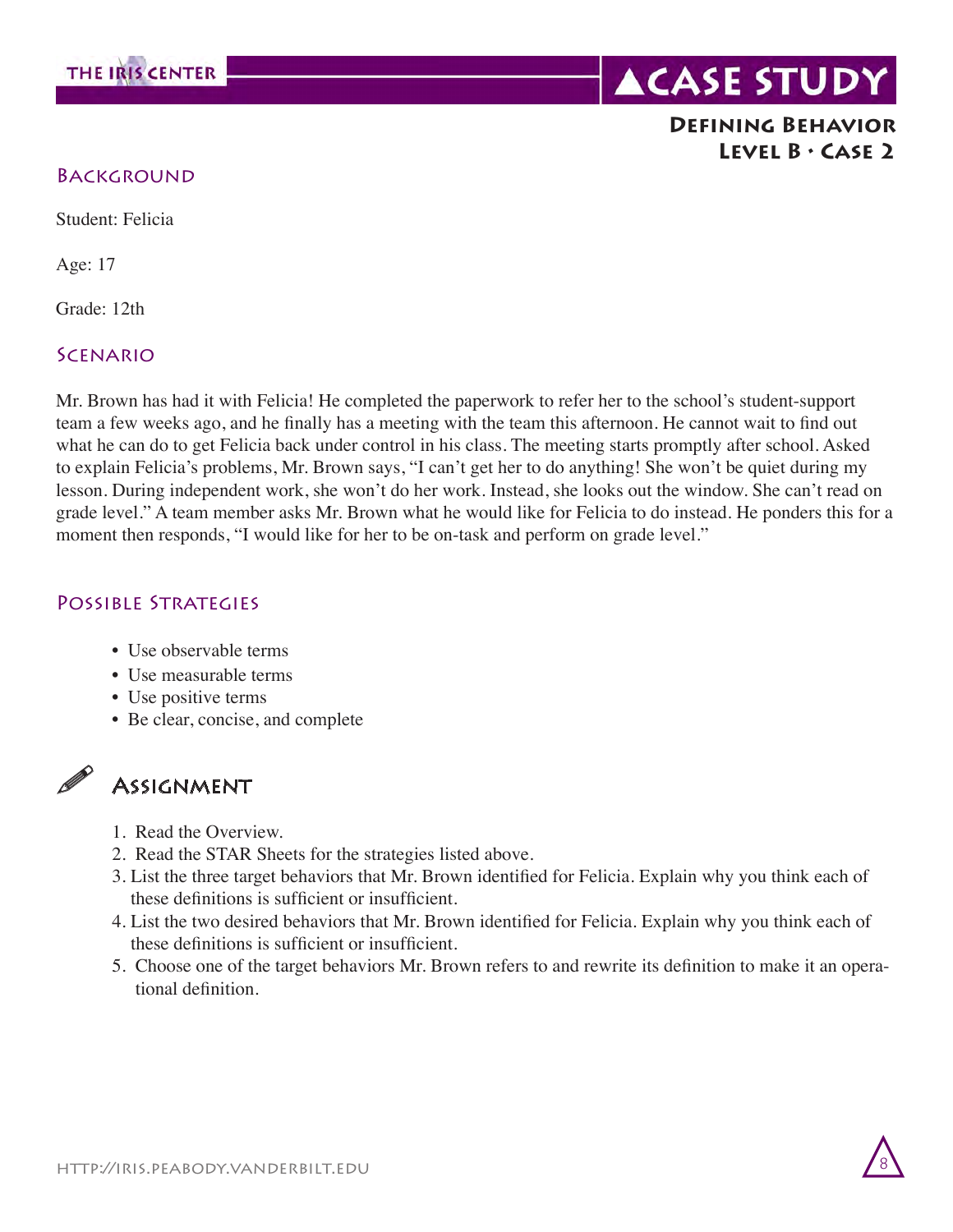

#### **ACASE STUDY Defining Behavior Level C • Case 1**

#### **BACKGROUND**

Student: Tony

Age: 16

Grade: 11th

#### **SCENARIO**

Tony's behavior has warranted a functional behavioral assessment. The special education teacher interviews two of Tony's general education teachers to find out more about his inappropriate behavior. The special education teacher starts by asking Tony's literature teacher why she referred him to the office. "He was late for class three times this week and didn't have his homework," she exclaimed. The special education teacher probes further, asking, "How late was he?" The teacher responds, "The tardy bell was ringing as he walked into the room. We had to wait on him to get out his notebook and pencil before we could start class." Tony's geometry teacher offered a similar reason for sending him to the office: "He was tardy every day this week. I was tired of it today and said something to him about it. Tony snapped and went off on me in front of the class. He's been coming in about 5 minutes after the bell rings. He sits right down and then has the nerve to ask me to borrow a pencil or paper, like he didn't do anything wrong."

## $\mathscr P$  Assignment

- 1. Read the Overview.
- 2. Read the STAR Sheets.
- 3. Is there sufficient information from the teachers to create an operational definition for all the behaviors mentioned? Explain why or why not.
- 4. Combine the information gathered from both teachers to create an operational definition for one of Tony's inappropriate behaviors.

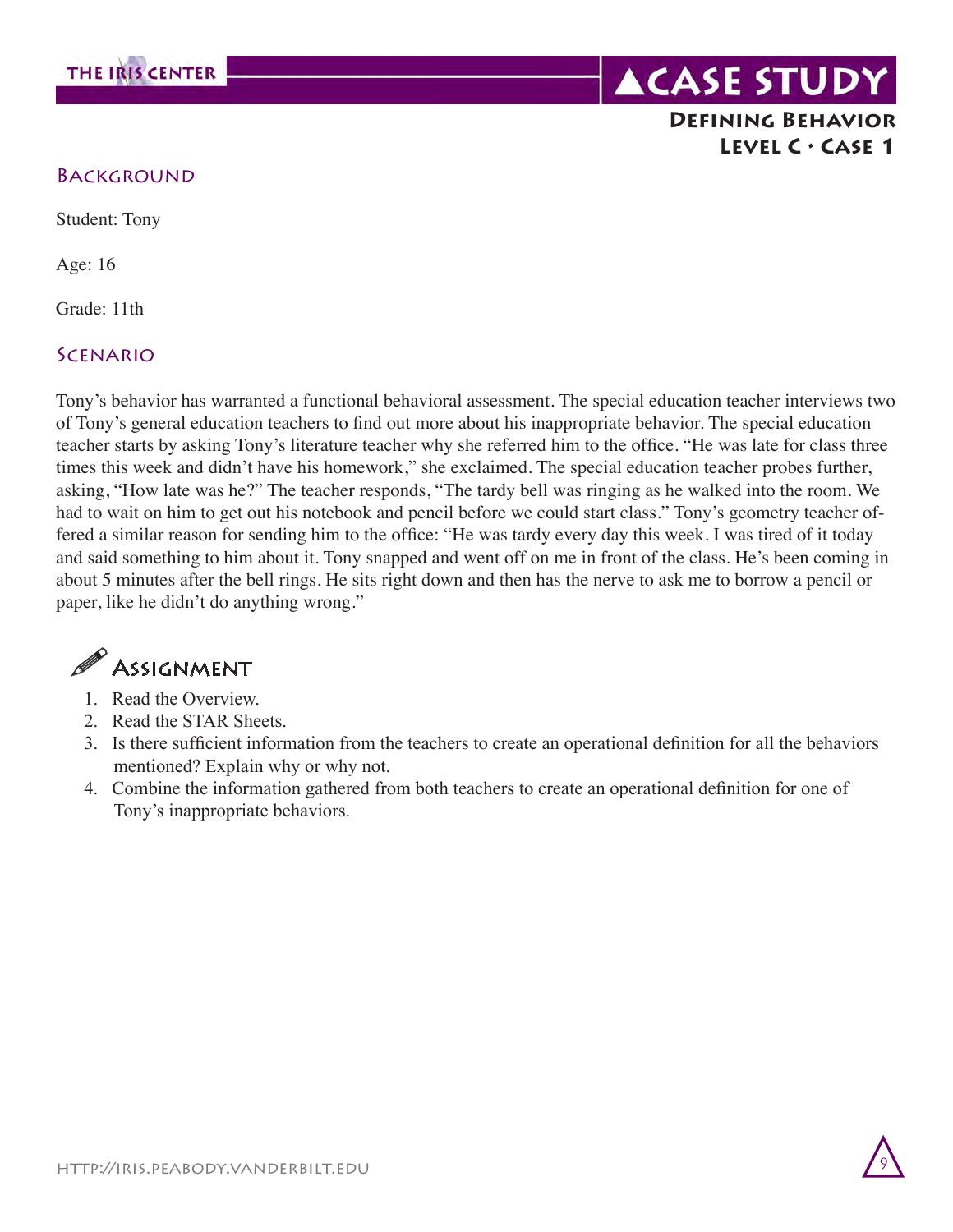

#### **Defining Behavior Level C • Case 2**

#### **BACKGROUND**

Student: Stephanie

Age: 9

Grade: 4th

#### **SCENARIO**

Ms. Morton, Stephanie's resource teacher, has just returned to her room after a conference with Stephanie's general education teachers. She's looking over her notes from the meeting and wonders how she will ever be able to address all of the issues that the other teachers raised. Defiant, disrespectful, off-task—she heard these things over and over from the teachers. Yet Stephanie has never acted this way with Ms. Morton. Ms. Morton decides to ask the teachers for some more examples of Stephanie's behaviors. Ms. Morton sends the teachers a note stating, "Please describe and count Stephanie's inappropriate behaviors this week so I can better understand the problem." On Friday afternoon, she receives the following lists from the teachers.

#### MRS. TAYLOR - MATH

Talked back to me (4 times)

Didn't listen (13 times)

Tried to make me mad (8 times)

Blatant disregard for my authority (20 times)

MR. ALFORD - SOCIAL STUDIES

Getting out of seat to sharpen pencil w/out permission (3 times)

Teased other students, even after told to stop (1 time)

Yelling in the library (2 times)

Called me by my first name (3 times)

Rolled her eyes when corrected (2 times)

Started her work three or more minutes after being told to begin (9 times)

*Mrs. Gonzalez - Science*

*Staring out the window (18 times)*

*Writing notes to friends (4 times)*

*Didn't do her work when asked (10 times)*

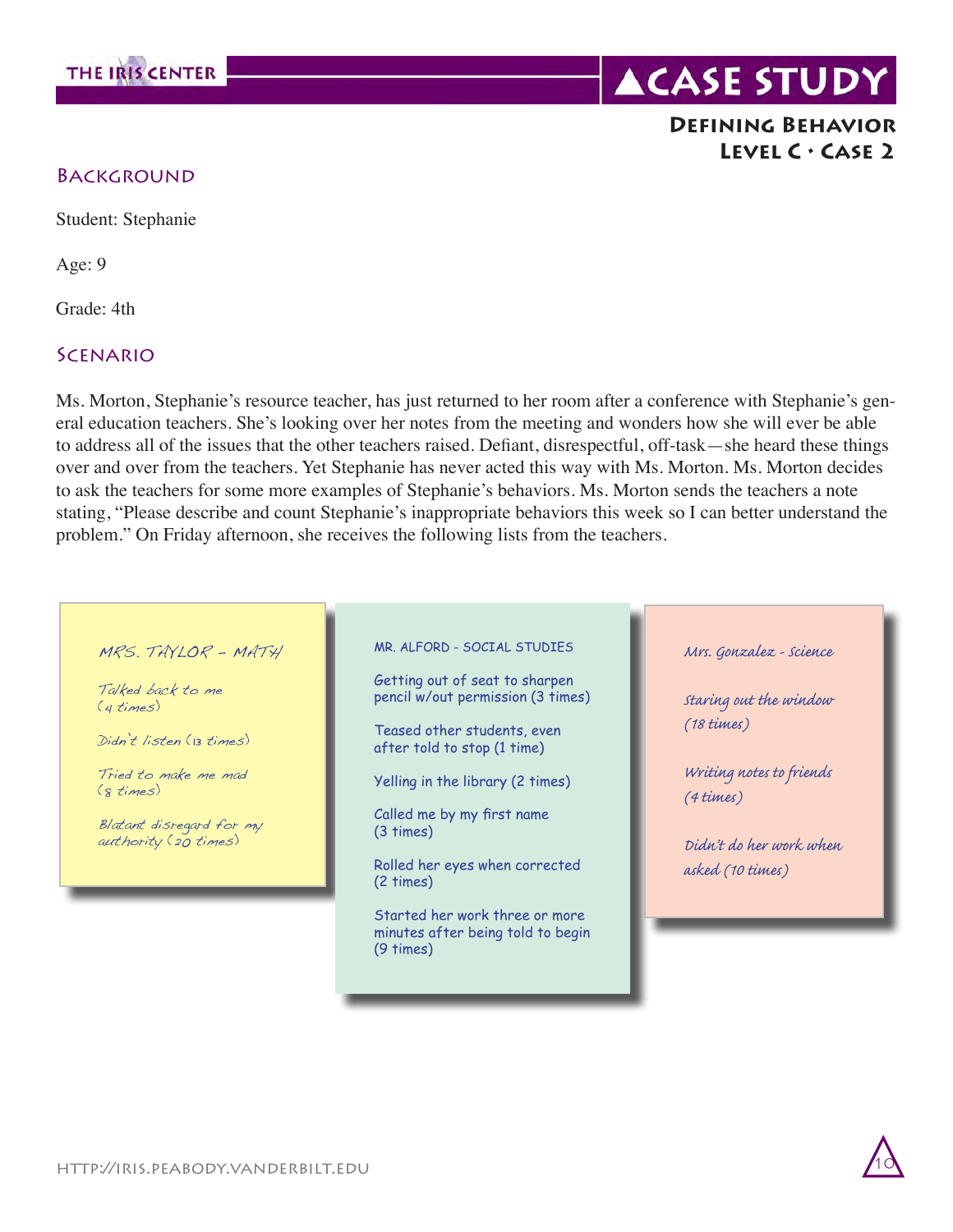

#### **Defining Behavior Level C • Case 2**



- 1. Read the Overview.
- 2. Read the STAR Sheets.
- 3. Using the information gathered from all teachers, create an operational definition for each problem behavior mentioned by Stephanie's general education teachers:
	- a. Defiant
	- b. Disrespectful
	- c. Off-task

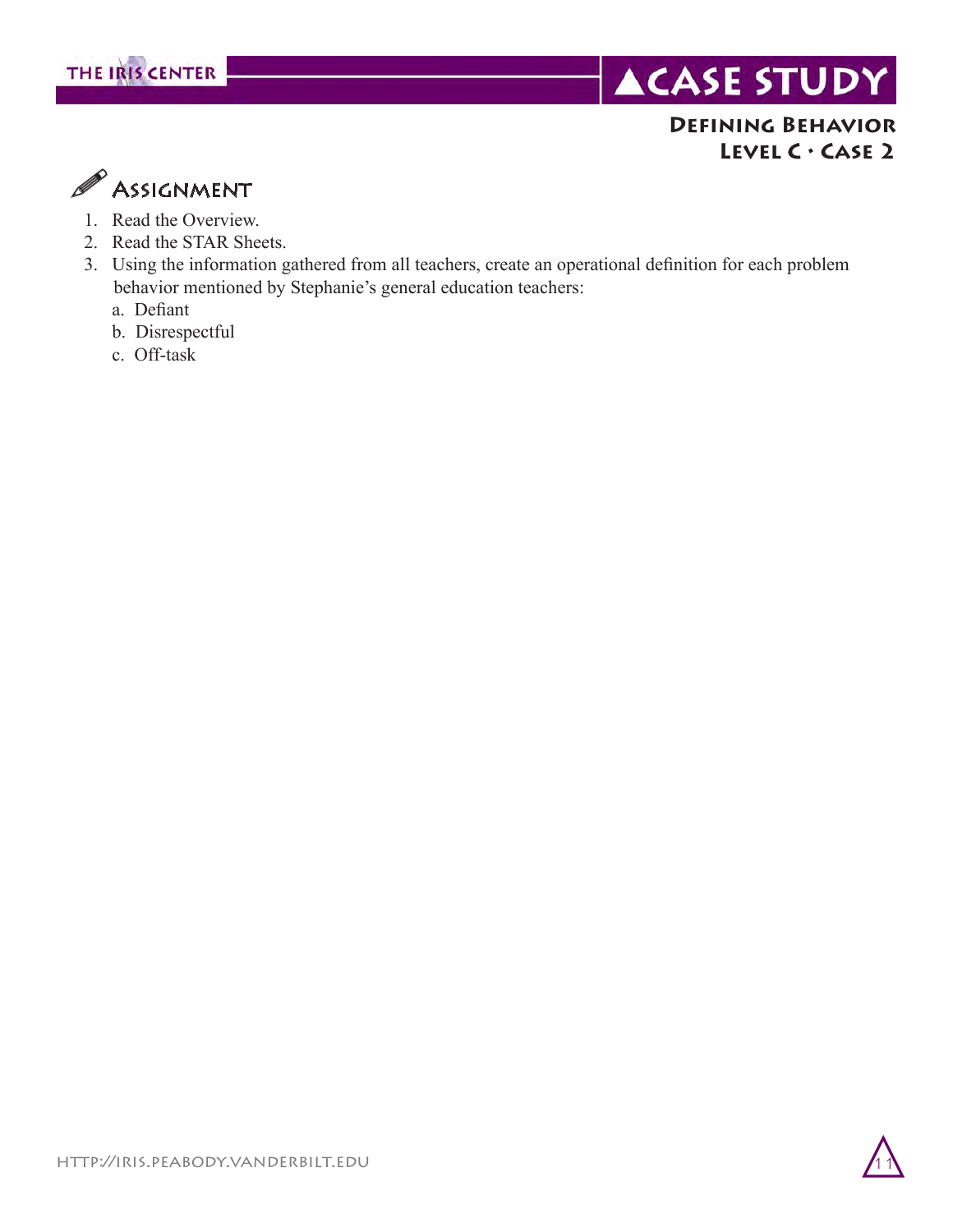

#### **Defining Behavior Overview**



A STAR (STrategies And Resources) Sheet provides you with a description of a well-researched strategy that can help you solve the case studies in this unit.

#### WHAT **IT IS**

*Defining a student's behavior* is a prerequisite for measuring a student's behavior. The best way to define a student's behavior is to create an operational definition. In an operational definition, a behavior is explicitly or clearly defined such that it is measurable, can be identified by two or more observers, and can be identified across time and in different settings or contexts.

#### How do you define behavior?

A problem or target behavior is the behavior the teacher wants to change. It is typically a behavior or skill that occurs either more often than desired or less frequently than desired. In addition to identifying a behavior, the teacher might find it beneficial to identify a replacement or desired behavior. The replacement behavior is the behavior the teacher wants the student to engage in.

*Note*: In some cases, it is beneficial for teachers or other school personnel to determine the function of the target behavior before identifying a replacement behavior (e.g., when conducting a functional behavioral assessment). For illustrative purposes, we are simply focusing on operationally defining the behaviors without considering the function of the behavior.

| <b>TARGET BEHAVIOR</b>               | <b>REPLACEMENT BEHAVIOR</b>                                |
|--------------------------------------|------------------------------------------------------------|
| LISA GETS OUT OF HER SEAT TOO OFTEN. | LISA WILL REMAIN IN HER SEAT DURING<br><b>INSTRUCTION.</b> |
| JOEY BREAKS PENCILS WHEN HE GETS     | JOEY WILL REQUEST A BREAK WHEN HE                          |
| <b>FRUSTRATED.</b>                   | <b>FEELS FRUSTRATED.</b>                                   |
| SHAWN TALKS IN CLASS WITHOUT         | SHAWN WILL RAISE HIS HAND BEFORE                           |
| RAISING HIS HAND.                    | SPEAKING IN CLASS.                                         |

#### Tips for Implementation

Once the teacher has identified the target and the replacement behaviors, he or she must create operational definitions of these behaviors. The general education teacher, classroom aide, principal, and any other observer should be able to use the operational definition to identify the behavior whenever and wherever it occurs.

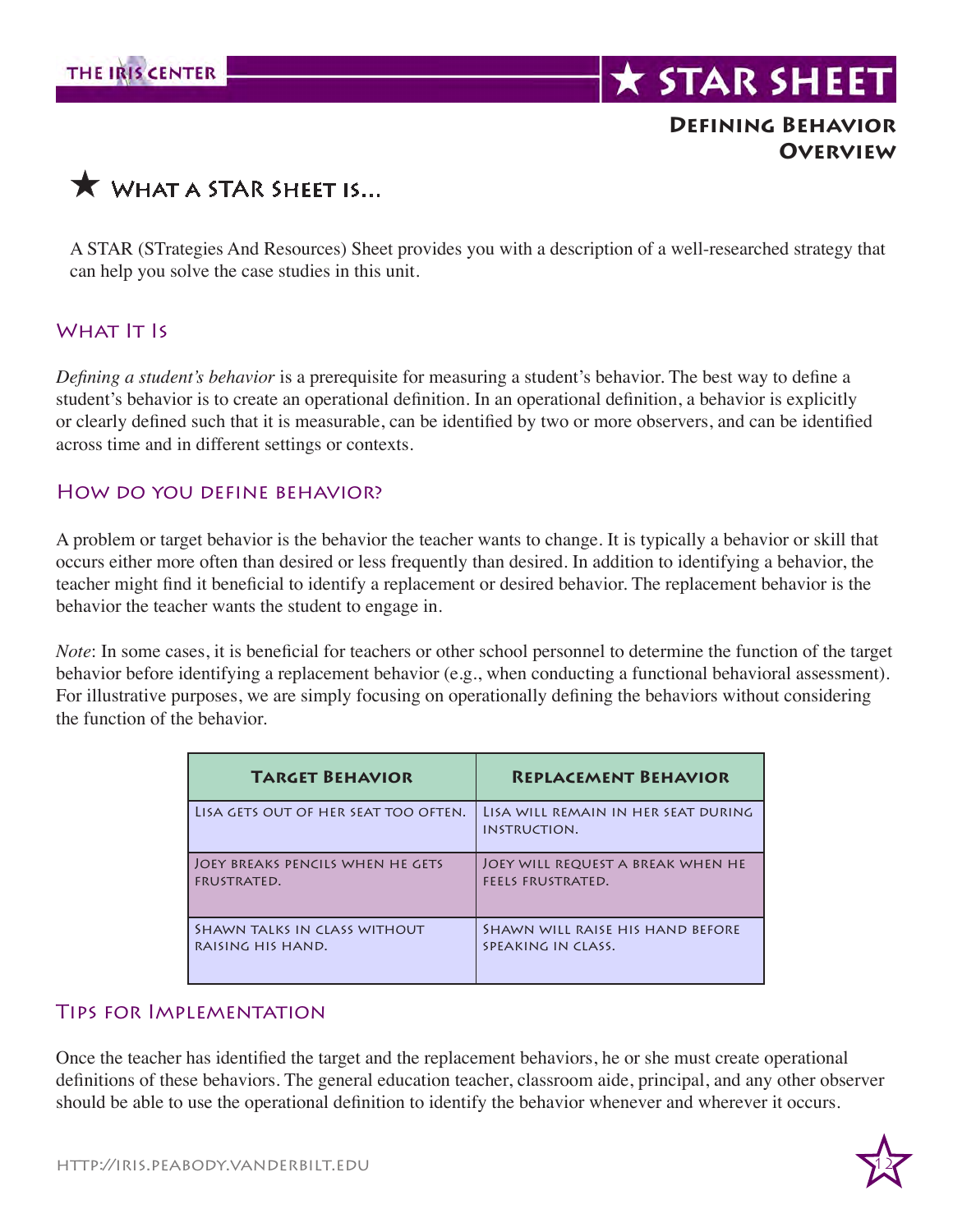

#### **Defining Behavior Overview**

In order to produce an operational definition, it is beneficial for a teacher to:

- Describe the behavior in an observable manner
- Describe the behavior in measurable terms
- Define the behavior in positive terms
- Be clear, concise, and complete

The purpose of defining behavior is not to determine why the student is engaging in the behavior, but to describe the form of the behavior.

#### **Examples of Operational Definitions**

#### *Example 1:*

*Target behavior* – The student does not do his classwork.  *Operational definition of the target behavior* – The student frequently talks to peers, does unassigned tasks, or calls out for help. If the teacher does not intervene, these behaviors will escalate to yelling, crying, and throwing objects.

*Replacement behavior* – The student will complete his classwork.  *Operational definition of the replacement behavior* – The student's eyes are on the assignment, student raises hand for help, writing is task-related, the materials used are task-related, and teacher directions are followed.

#### *Example 2:*

*Target behavior* – The student does not pay attention in class. *Operational definition of the target behavior* – The student looks around the room, looks at his desk, or looks at another student.

*Replacement behavior* – The student will pay attention in class. *Operational definition of the replacement behavior* – The student will sit in his seat and makes eye contact with the teacher while verbally responding to the teacher's questions.

#### **RESOURCES**

Christ, T. (2008). Best practices in problem analysis. In A. Thomas & J. Grimes (Eds.), *Best practices in school psychology V* (pp. 159–176). Bethesda, MD: National Association of School Psychologists.

Cooper, J. O., Heron, T. E., & Heward, W. L. (2007). *Applied behavior analysis* (2nd ed.). Prentice Hall: Upper Saddle River, NJ.

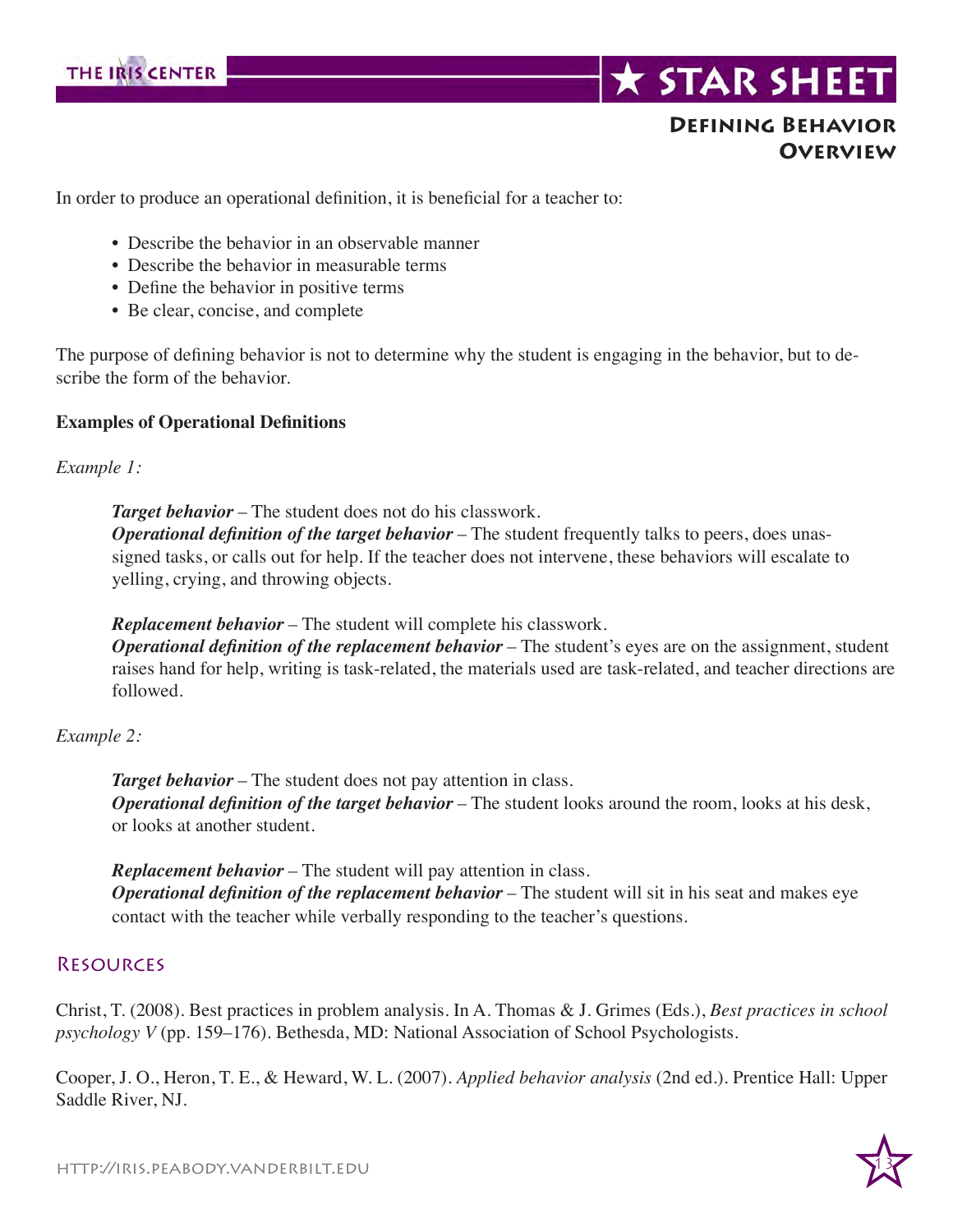

#### **Defining Behavior Overview**

Haydon, T., Mancil, G. R. & Van Loan, C. (2009). Using opportunities to respond in a general education classroom: A case study. *Education and Treatment of Children, 32*(2), 267–278.

Malott, R. W., & Trojan, E. A. (2008). *Principles of behavior* (6th ed.). Pearson: Upper Saddle River, NJ.

Ramsey, M. L., Jolivette, K., Patterson, D. P., & Kennedy, C. (2010). Using choice to increase time on task, task completion, and accuracy for students with emotional/behavior disorders in a residential facility. *Education and Treatment of Children, 33*(1), 1–21.

Tincani, M., Ernsbarger, S. C., Harrison, T. J., & Heward, W. L. (2005). The effects of fast and slow-paced teaching on participation, accuracy, and off-task behavior of children in the Language for Learning program. *Journal of Direct Instruction*, 5, 97–109.

Umbreit, J., Ferro, J., Liaupsin, C. J., & Lane, K. L. (2007). *Functional behavior assessment and function-based intervention: An effective practical approach*. Prentice Hall: Upper Saddle River, NJ.

Witt, J. C., VanDerHeyden, A. M., & Gilbertson, D. (2004). Troubleshooting behavioral interventions: A systematic process for finding and eliminating problems. *School Psychology Review*, 33, 363–383.

Wood, B. K., Umbreit, J., Liaupsin, C. J., & Gresham, F. M. (2007). A treatment integrity analysis of functionbased intervention. *Education and Treatment of Children, 30*(4), 105–120.

Wright, J. (n.d.). *Defining student behavior problems*. Retrieved October 19, 2011 at http://www.interventioncentral.org/blog/rti-20-elements-effective-interventions/defining-student-behavior-problems-best-practice.

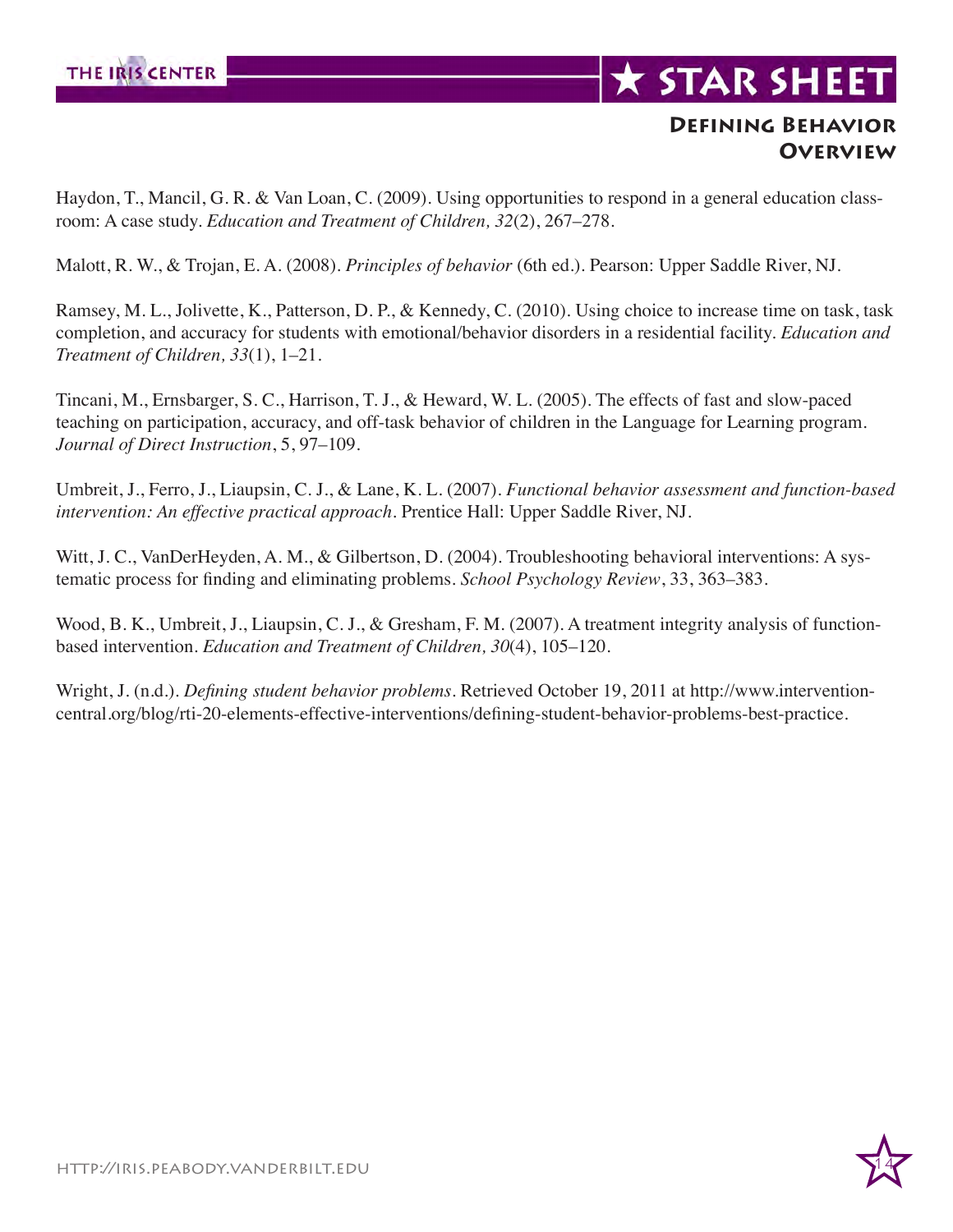

#### **Defining Behavior Use Observable Terms**

## $\bigstar$  WHAT A STAR SHEET IS...

A STAR (STrategies And Resources) Sheet provides you with a description of a well-researched strategy that can help you solve the case studies in this unit.

#### WHAT **IT IS**

*Using observable terms* when operationally defining a student's behavior means describing the behavior that one sees, not behavior that is presumed to happen. For example, a teacher can observe a student writing answers to comprehension questions. A teacher cannot observe a student's understanding of a text.

#### WHAT THE RESEARCH AND RESOURCES SAY

- If a behavior is defined in observable terms, the occurrence of that behavior is readily apparent to an observer (Nock & Kurtz, 2005).
- Observable behavior is what one is doing or the product of what one has done (Pierce & Cheney, 2004).

#### Tips for Implementation

- When defining behavior, start by describing what the behavior looks like.
	- o *Example*: Steve looks out the window when asked to fill out his worksheet.
	- o *Non-example*: Steve doesn't do his work.
- Avoid being subjective by describing only the behavior you see or hear.
	- o *Example*: Rosa rolls her eyes when I ask her to listen while other students talk.
	- o *Non-example*: Rosa is rude to students who are talking.
- Consult a list of action verbs for ideas about describing behavior. Many of these terms are observable.
	- o *Examples*: act, cooperate, debate, explore, focus, improve, label, organize, perform, replace, select, use, value, write
- Ask yourself the following questions. If you can answer "yes," you have used observable terms.
	- o Does the definition describe the student's actions?
	- o Can I see or hear the behavior occurring as described?
- If you observe several behaviors that may be considered the target behavior, define the target behavior more narrowly.

#### Keep In Mind

• Sticking to describing the behavior in observable terms will help you avoid one of the most common problems with defining behaviors: subjective evaluations that list inferred characteristics (e.g., sad, happy, upset, mad) or covert behaviors (e.g., thinking, remembering).

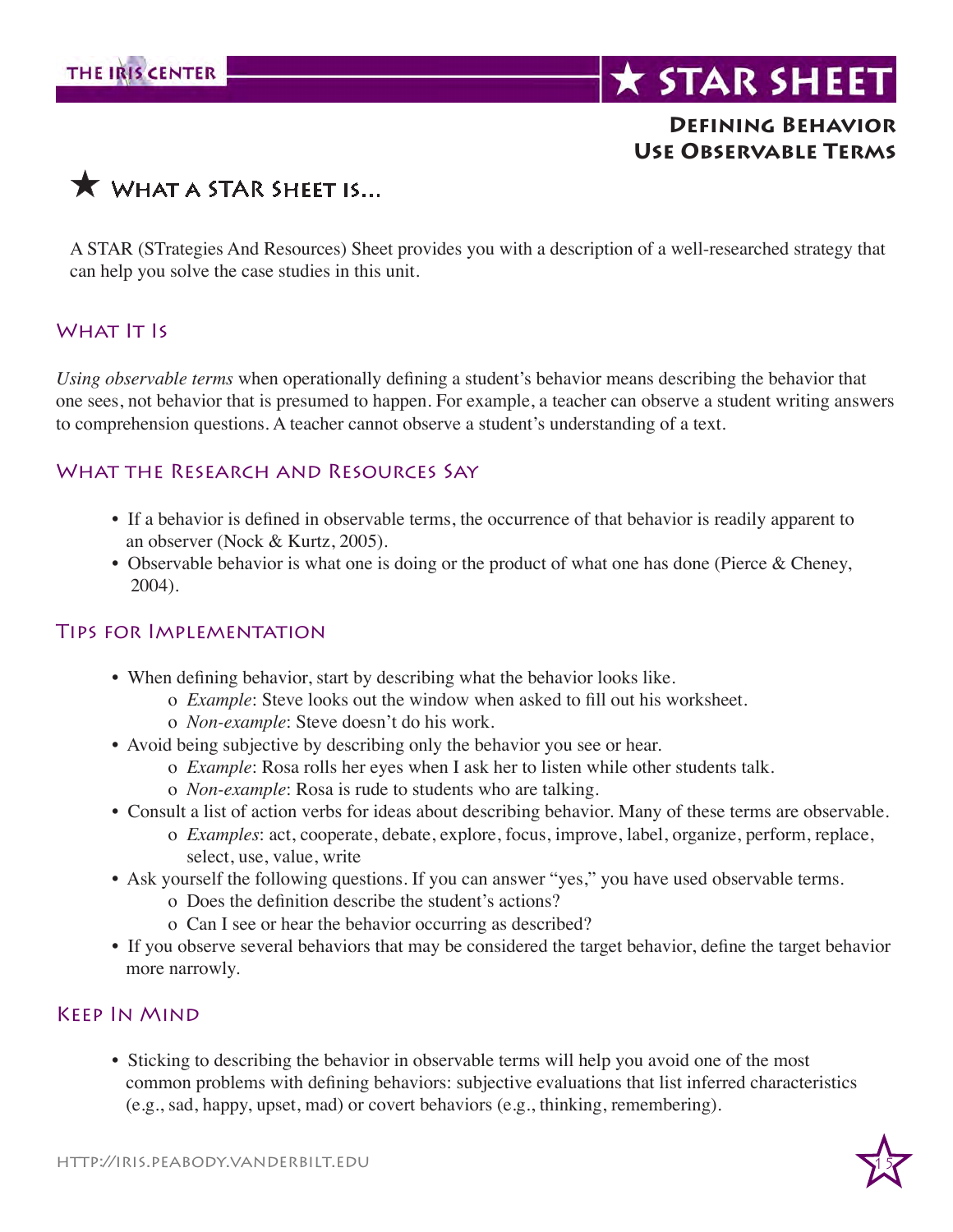

## **\* STAR SHEET**

#### **Measuring Behavior Use Observable Terms**

• Using observable terms to describe the behavior most likely will be insufficient for creating an operational definition of a behavior. Teachers should also use measurable terms (see "Use Measure able Terms" STAR sheet).

#### **RESOURCES**

Nock, M. K., & Kurtz, S. (2005). Direct behavioral observation in school settings: Bridging science to practice. *Cognitive and Behavioral Practice, 12*(3), 359–370.

Pierce, W. D., & Cheney, C. D. (2004). *Behavior analysis and learning*. Lawrence Earlbaum: Mahwah, NJ.

Scott, T. M. (2003). Making behavior intervention planning decisions in a schoolwide system of positive behavior support. *Focus on Exceptional Children, 36*(1), 1–18.

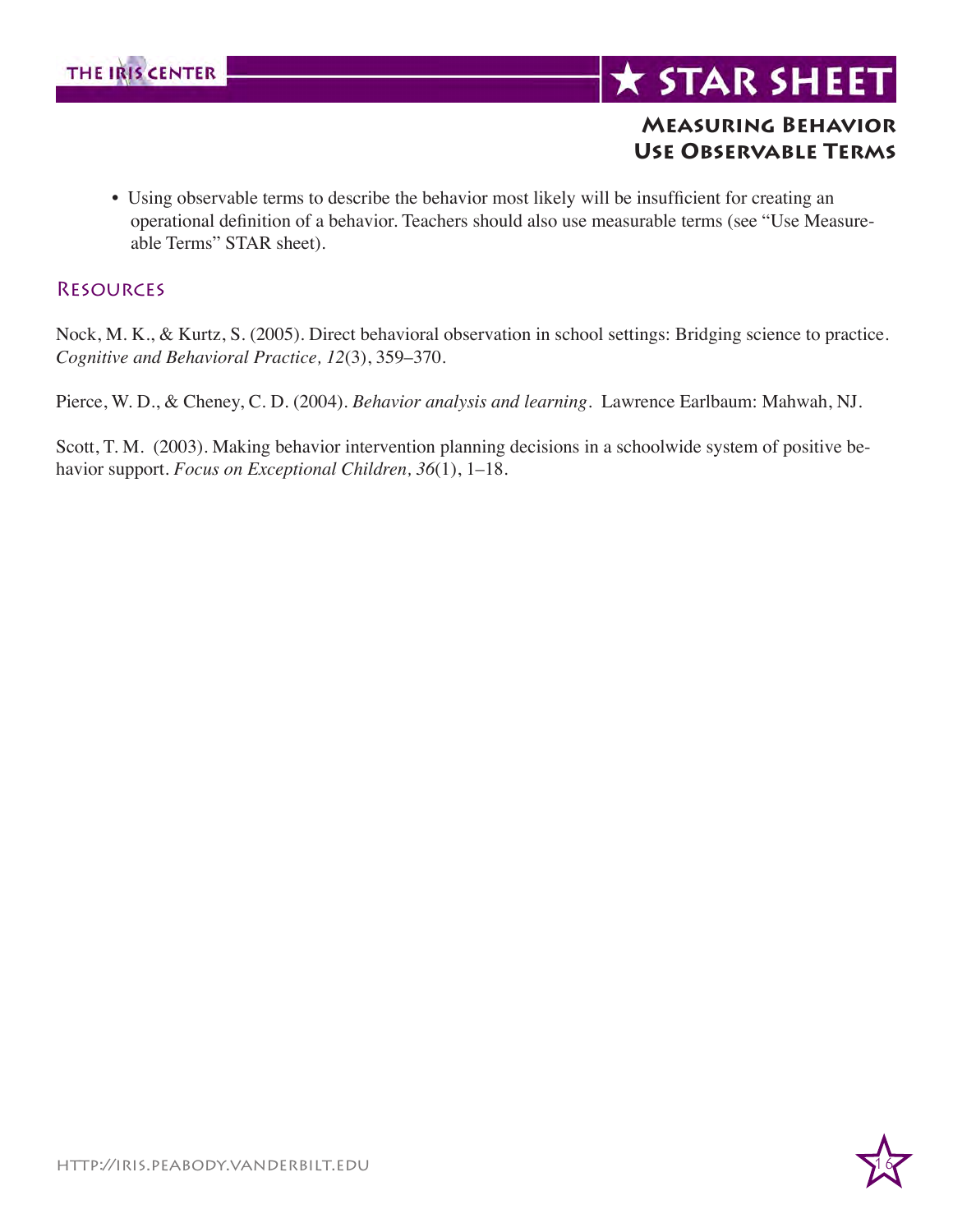

## **\* STAR SHEET**

#### **Defining Behavior Use Measurable Terms**



A STAR (STrategies And Resources) Sheet provides you with a description of a well-researched strategy that can help you solve the case studies in this unit.

#### WHAT **IT Is**

*Using measurable terms* refers to defining behavior in a way that it can be counted or timed.

#### WHAT THE RESEARCH AND RESOURCES SAY

• Using measurable terms to define behavior allows one to quantify behavior (Nock & Kurtz, 2005).

#### Tips for Implementation

• Just as you can measure the dimensions of an object (e.g., height, width, depth, weight), you can mea sure the dimensions of behavior. To ensure that the behavior is measurable, make sure to include in the operational definition at least one dimension of behavior.

| <b>DIMENSION</b> | <b>DEFINITION</b>                                                                      | <b>EXAMPLE</b>                                                                                                                                          |
|------------------|----------------------------------------------------------------------------------------|---------------------------------------------------------------------------------------------------------------------------------------------------------|
| <b>FREQUENCY</b> | <b>NUMBER OF TIMES A BEHAVIOR OC-</b><br><b>CURS</b>                                   | <b>BOB GOT OUT OF HIS SEAT</b><br><b>THREE TIMES.</b>                                                                                                   |
| <b>RATE</b>      | <b>NUMBER OF TIMES THE BEHAVIOR</b><br>OCCURS WITHIN A GIVEN TIME IN-<br><b>TERVAL</b> | <b>AREON TAPPED HER FOOT AN</b><br><b>AVERAGE OF 27 TIMES IN ONE</b><br>MINUTE.                                                                         |
| <b>DURATION</b>  | <b>HOW LONG A BEHAVIOR LASTS</b>                                                       | <b>JALON STARED OUT THE WIN-</b><br><b>DOW FOR FOUR MINUTES.</b>                                                                                        |
| LATENCY          | <b>TIME BETWEEN THE ANTECEDENT</b><br>AND BEGINNING OF THE BEHAVIOR                    | <b>SEVEN MINUTES ELAPSED</b><br><b>BETWEEN THE TEACHER'S IN-</b><br><b>STRUCTION TO BEGIN WORK-</b><br>ING AND WHEN JOANNE ACTU-<br>ALLY BEGAN WORKING. |
| <b>MAGNITUDE</b> | <b>INTENSITY WITH WHICH THE BEHAV-</b><br><b>IOR OCCURS</b>                            | THE BITE LEFT TEETH MARKS<br><b>BUT DID NOT BREAK THE SKIN.</b>                                                                                         |

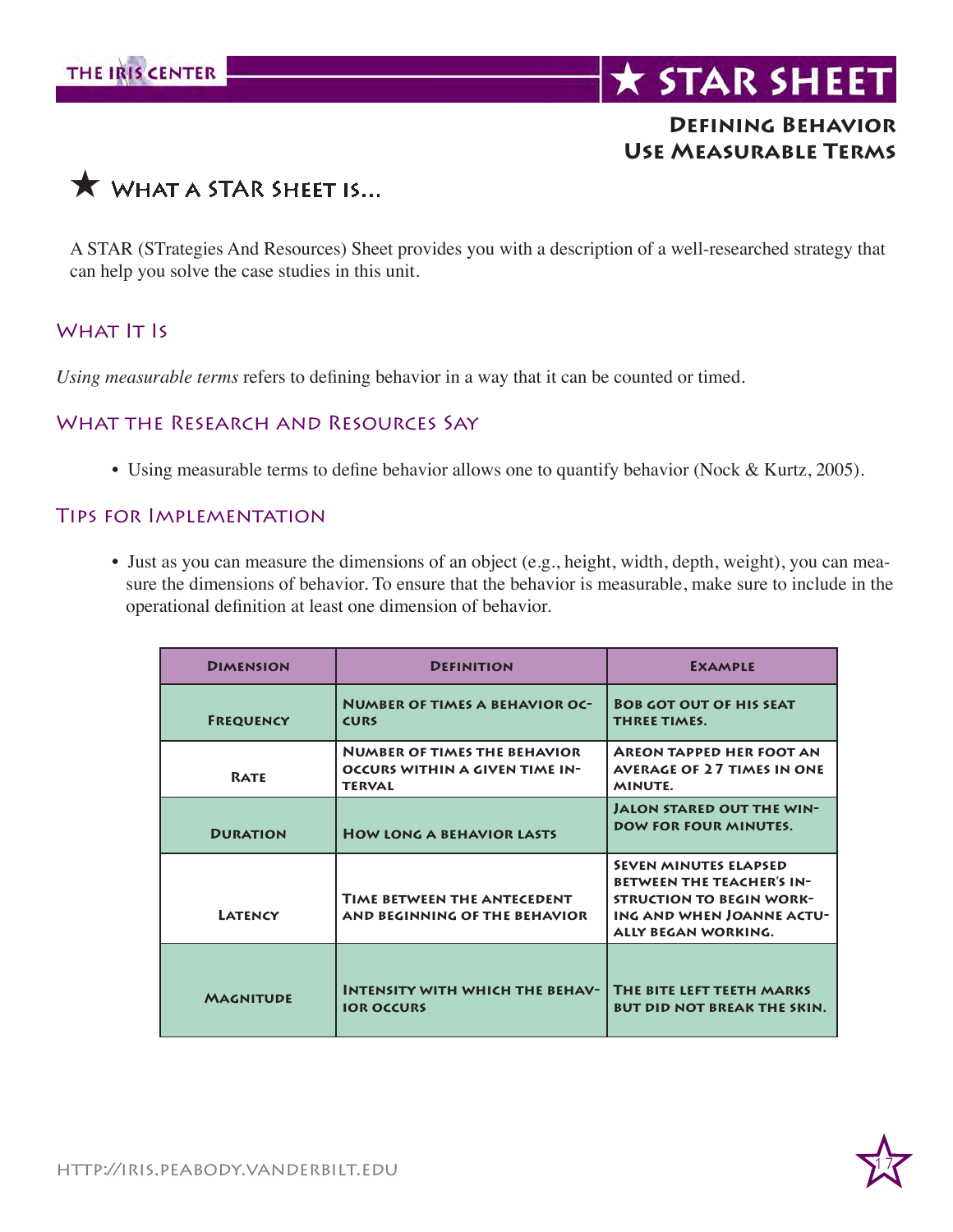

#### **Defining Behavior Use Measureable Terms**

- Academic skills can be made measurable by referring to a defined standard (e.g., benchmark, grade level).
	- o *Example:* Angelina will read thirty-five words per minute correctly on the grade-level progress monitoring measure.
- Define and select behaviors that will occur again within a given period (e.g., off-task behavior), as opposed to a behavior that occurs only occasionally (e.g, fighting).
- Ask yourself the following questions. If you can answer "yes," you are using measurable terms.
	- o Can I count the number of times the behavior occurs, the number of minutes the behavior lasts, or the lapsed time between the antecedent and the behavior?
	- o Is there a specific standard (e.g., benchmark, grade-level standard) to which the behavior can be compared?

#### Keep In Mind

• It is critical that a behavior be defined in measurable terms in order to assess changes in the behavior before and after intervention.

#### **RESOURCES**

Cooper, J. O., Heron, T. E., & Heward, W. L. (2007). *Applied behavior analysis* (2nd ed.). Prentice Hall: Upper Saddle River, NJ.

Nock, M. K., & Kurtz, S. M. (2005). Direct behavioral observation in school settings: Bringing science to practice. *Cognitive and Behavioral Practice*, 12, 359–370.

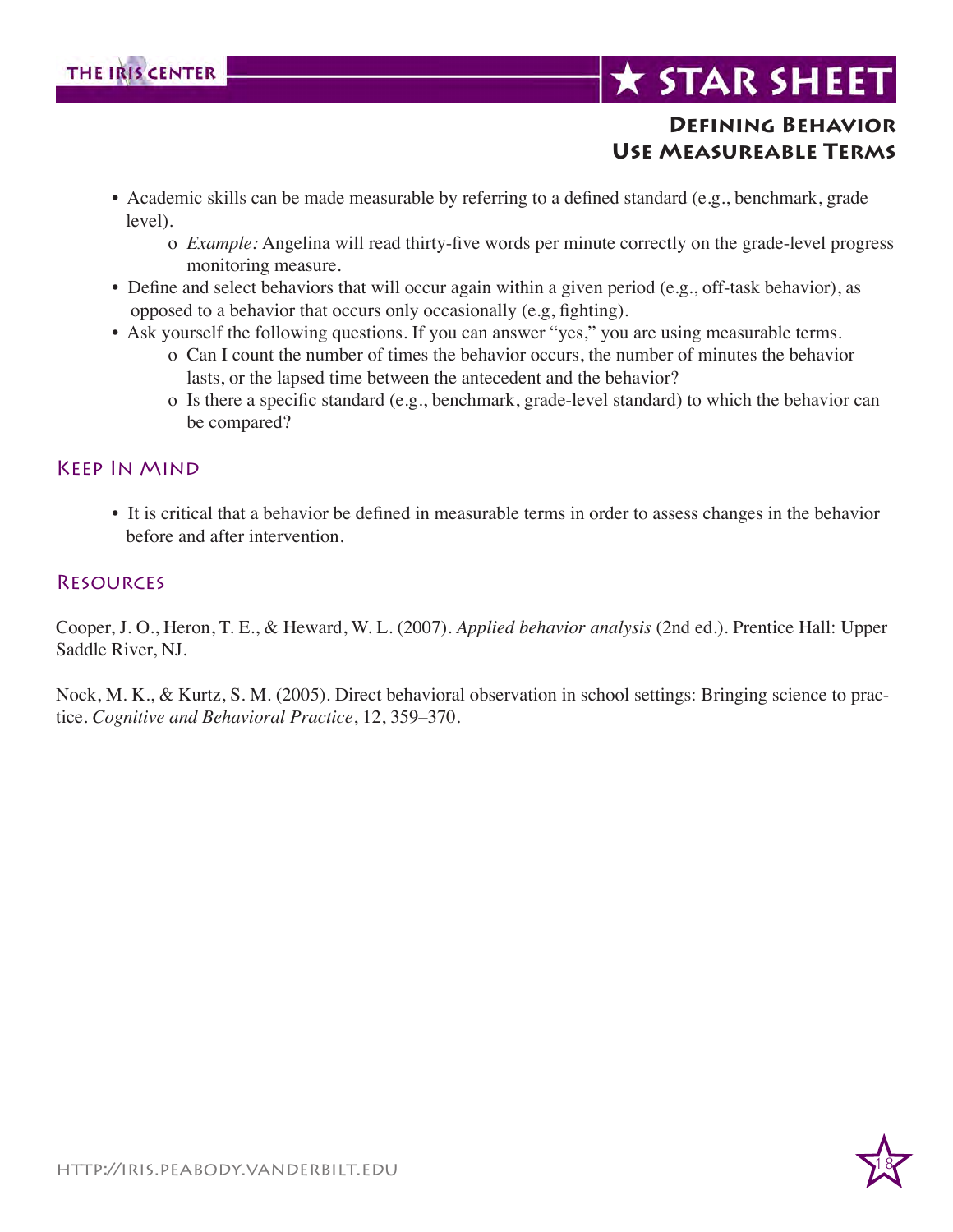

#### **Defining Behavior Use Positive Terms**

### $\bigstar$  WHAT A STAR SHEET IS...

A STAR (STrategies And Resources) Sheet provides you with a description of a well-researched strategy that can help you solve the case studies in this unit.

#### WHAT **IT IS**

*Using positive terms* refers to defining behaviors in terms of what the student is doing or will do. Because you cannot measure a behavior that the student is not engaging in, you need to define behavior in terms of what the student is doing or what you want the student to do.

#### WHAT THE RESEARCH AND RESOURCES SAY

- Although maladaptive behaviors are typically identified as target behaviors, the ultimate goal of intervention should be to increase the occurrence of replacement or desired behaviors (Nock & Kurtz, 2005).
- Selecting and defining a replacement behavior, an appropriate alternative to the target behavior, is the first step in planning behavioral interventions (Umbreit et al., 2007).
- Select replacement behaviors that the student can engage in or learn to do (Umbreit et al., 2007) and behaviors that the teacher would like the student to engage in (Chafouleas et al., 2007; Crone et al., 2004).

#### Tips for Implementation

- Avoid using *not* in your behavioral definitions. If the target behavior is cursing, the replacement behavior is not "NOT cursing" because then any behavior other than cursing would be acceptable by definition (and there are many inappropriate things that could take the place of cursing). Instead, think about what you want the student to do. In this case, "using appropriate language during stressful situa tions" could be a replacement behavior.
- Ask yourself the following questions.
	- o Is the word *not* used in the definition (e.g., "The student will not…")? If so, describe what the student will be expected to do instead.
		- *Example*: The student will walk in the hallways.
		- *Non-example*: The student will not run in the hallways.
	- o What would I prefer the student to be doing? If the answer is included in the definition, you have used positive terms.
		- *Example*: When angry, the student will go to the quiet corner until he can calmly rejoin the group.
		- *Non-example*: The student will not have a temper tantrum at school.

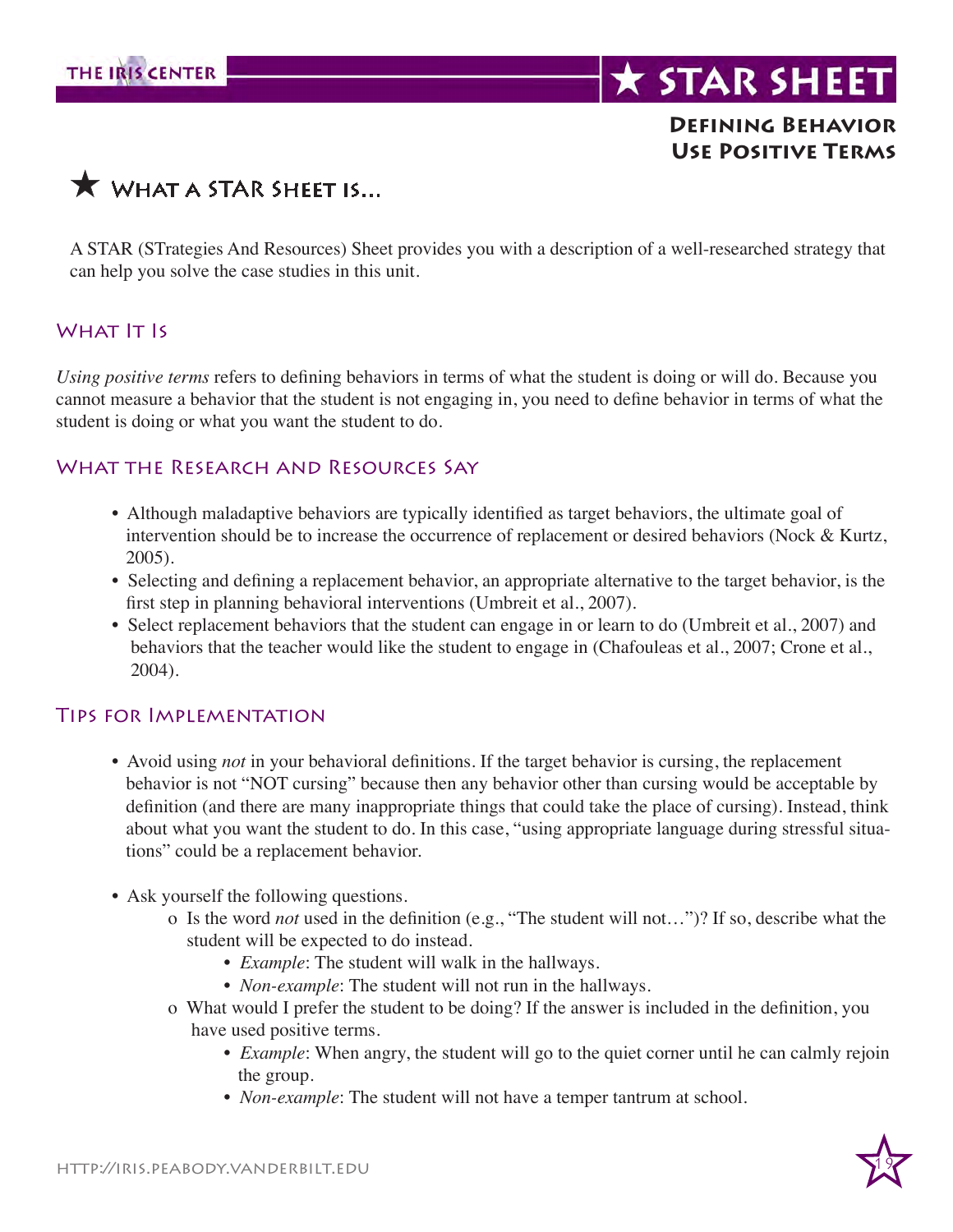

#### **Defining Behavior Use Positive Terms**

#### Keep In Mind

• If you do not specify the desired or replacement behavior in which the student should engage, a range of possible behaviors may replace the target behavior, some of which may not be appropriate. To prevent this, describe instead what the student *should do*.

#### **RESOURCES**

Chafouleas, S. M., Christ, T. H., Riley-Tillman, T. C., Briesch, A. M., & Chanese, J. A. M. (2007b). Generalizability and dependability of direct behavior ratings (DBRs) to assess social behavior of preschoolers. *School Psychology Review*, 36, 63–79.

Crone, D. A., Horner, R. H., & Hawken, L. S. (2004). *Responding to problem behavior in schools: The Behavior education program*. New York: Guilford Press.

Nock, M. K., & Kurtz, S. M. (2005). Direct behavioral observation in school settings: Bringing science to practice. *Cognitive and Behavioral Practice*, 12, 359–370.

Riley-Tilman, T. C., Chafouleaus, S., M., Christ, T., Briesch, A., & LeBel, T., (2009). The impact of item wording and behavioral specificity on the accuracy of direct behavior ratings (DBRs). *School Psychology Quarterly, 24*(1), 1–12.

Umbreit, J., Ferro, J., Liaupsin, C. J., & Lane, K. L. (2007). *Functional behavior assessment and function-based intervention: An effective practical approach*. Prentice Hall: Upper Saddle River, NJ.

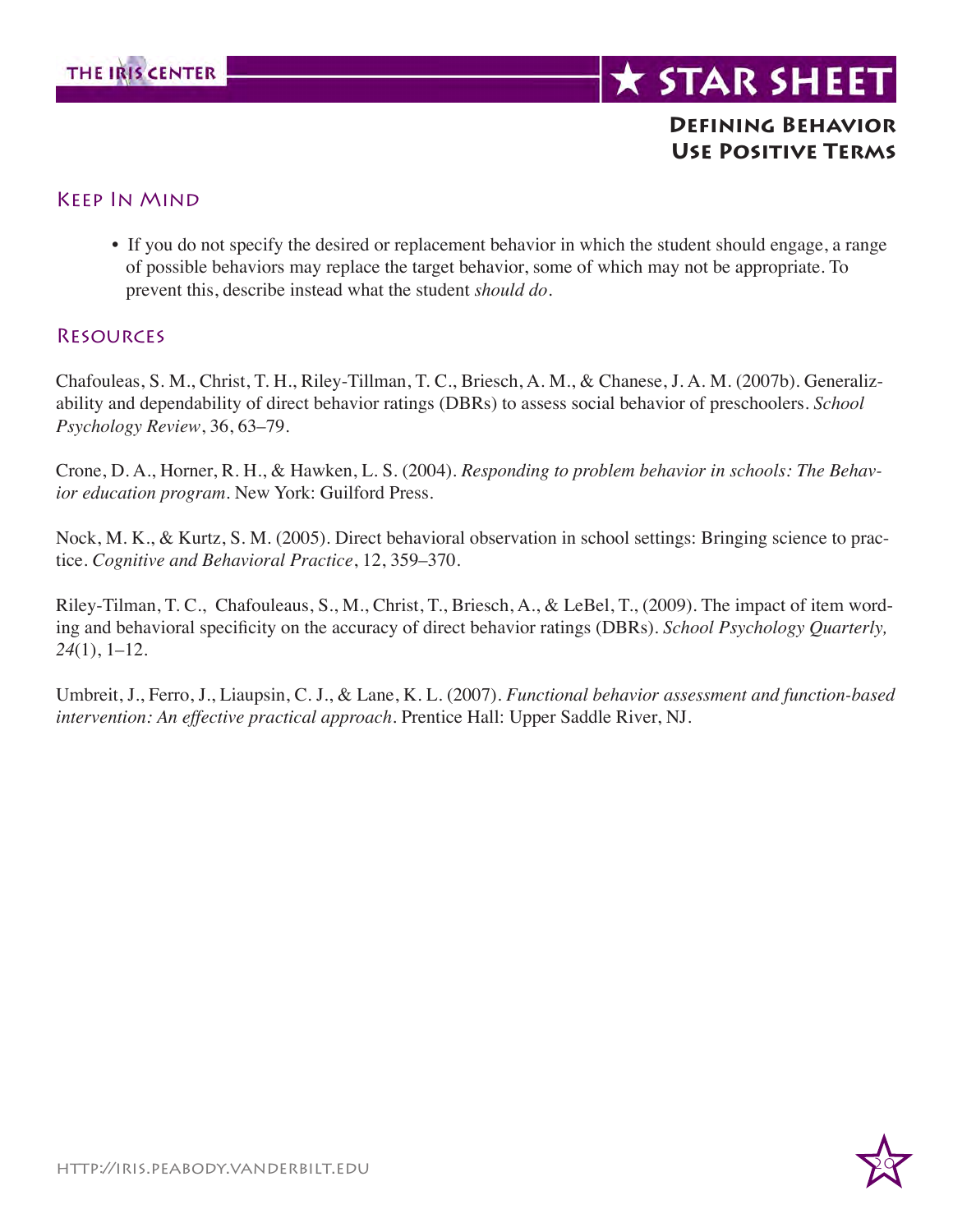#### **Defining Behavior Be Clear, Concise, and Complete**



A STAR (STrategies And Resources) Sheet provides you with a description of a well-researched strategy that can help you solve the case studies in this unit.

#### WHAT **IT IS**

*Clear, concise, and complete definitions* are precise descriptions of the behavior, such that someone else could quickly read and use the definition to record occurrences and non-occurrences with accuracy.

#### WHAT THE RESEARCH AND RESOURCES SAY

- Clear definitions are "readable and unambiguous" (Cooper, Heron, & Heward, 2007, p. 68).
	- o A clear definition is one that is specific enough that someone not familiar with the classroom or student can utilize the definition and/or the definition can be used more than once and the same behaviors would be recorded.
	- o Using precise terms when operationally defining behavior refers to describing the student's behavior in a manner that leaves little room for interpretation by others.
	- o Being clear involves describing the conditions and context in which the behavior occurs (Batsche et al., 2008; Upah, 2008).
- Concise definitions convey all the relevant information about the behavior in the least amount of words (Nock & Kurtz, 2005).
- Complete definitions specify what is and is not considered examples of the target behavior sufficiently so that there is little room for interpretation (Cooper, Heron, & Heward, 2007; Lewis & Sugai, 1996; Upah, 2008).
- It is more effective to include in the behavioral definition conditions under which the behavior occurs or contextual influences (Nock & Kurtz, 2005).

#### Tips for Implementation

- Avoid vague terms that are open to interpretation (e.g., respect).
	- o *Example*: When speaking with her teachers, the student will use a quiet voice and will address her teachers using their last names (e.g., Ms. Hall, Mr. Rice).
	- o *Non-example*: The student will speak respectfully to her teachers.